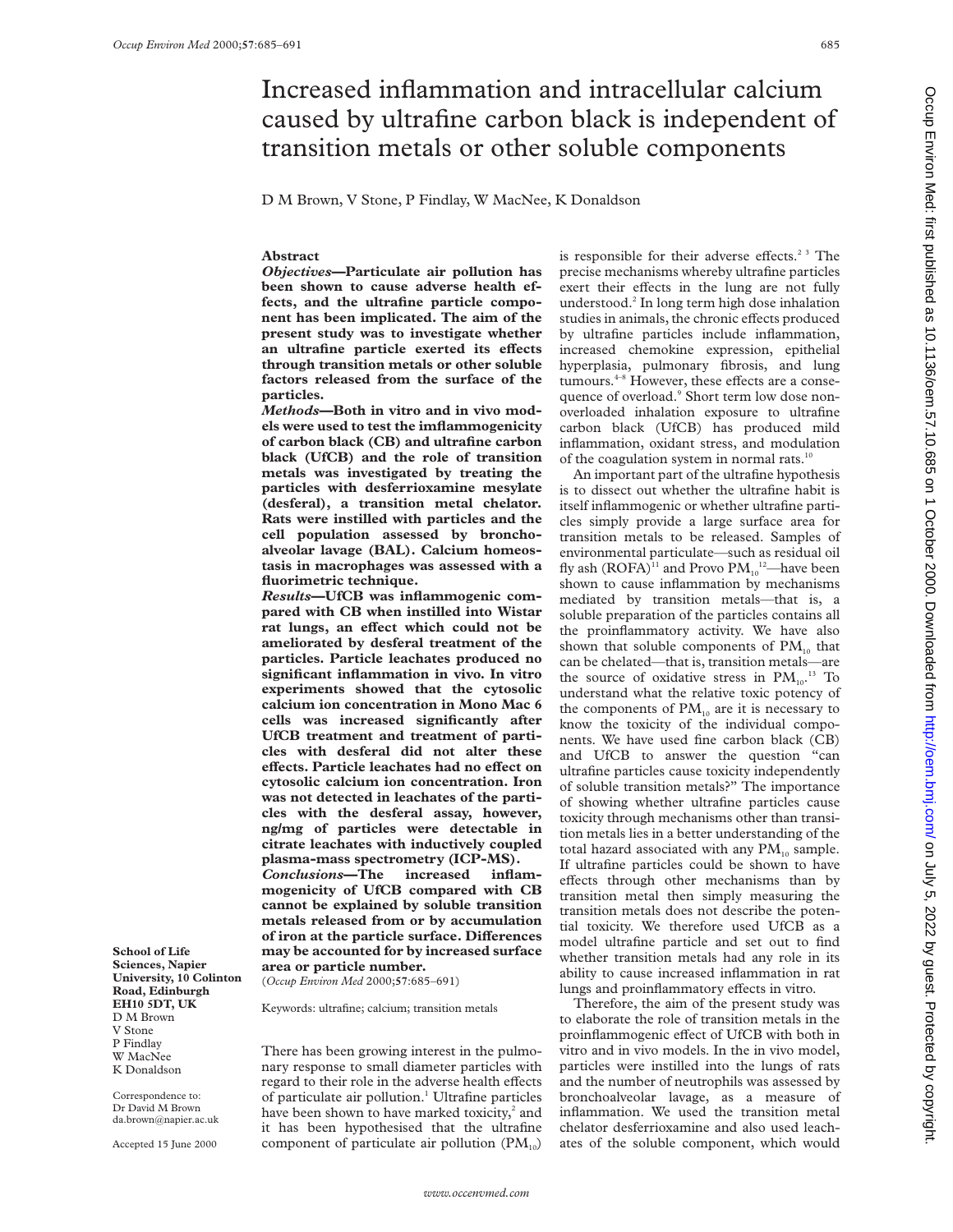contain any transition metals, to investigate the role of transition metals in the proinflammatory effects of UfCB. The in vitro model is one where we have previously shown a greater effect of UfCB than CB on the cytosolic calcium ion concentration.<sup>22</sup> The Ca<sup>2+</sup> system is an important signalling pathway for the activation of the proinflammatory transcription factor NF-KB and other proinflammatory transcription factors which are regulated through several second messengers.<sup>15</sup>  $\bar{C}a^{2+}$  is stored in the endoplasmic reticulum (ER), from where it is released on stimulation of the cell.  $Ca^{2+}$ release from the ER leads to the activation of calcium ion influx across the plasma membrane through calcium channels. Changes in calcium ion flux within the cell have been shown with different pathogenic particles<sup>16</sup><sup>17</sup> which suggests a role for calcium homeostasis in the proinflammatory effects of particles.

## **Materials and methods**

#### PARTICLE CHARACTERISTICS

Fine carbon black was obtained from H Haeffner, Chepstow, UK (Huber 900) and UfCB obtained from Degussa (Printex 90). The average particle size of the two types of particle were 320 nm for CB and 14 nm for UfCB.

## PREPARATION OF PARTICLE LEACHATES

The CB and UfCB were suspended in citrate phosphate buffer pH 4.6 and 7.2 at a mass concentration of 10 mg/ml. All buffers and reagents were made up in chelex treated water. The particle suspensions were sonicated for 2 minutes to aid dispersion and mixed on a rotary mixer for 24 hours at 37 °C. After incubation, the suspensions were transferred to 50 ml centrifuge tubes and spun at 145 *g* for 20 minutes. Leachates were pipetted into clean tubes and filtered through 0.22 µm filters. The Fe3+ concentration in each leachate was estimated as outlined below.

A second series of particle leachates were prepared as before in saline and pH 7.2 citrate buffer at a concentration of 2 mg/ml for use in in vivo experiments. Leachates were prepared immediately before instillation into rat lungs.

## PREPARATION OF PARTICLE LEACHATES FOR ELEMENTAL ANALYSIS

Particles were suspended in saline or citrate buffer pH 7.2 at a concentration of 1 mg/ml, sonicated to disperse the particles and incubated for 24 hours at 37°C. Particle suspensions were then centrifuged at 145 *g*, and the supernatant was collected and filtered through 0.22 µm filters. Each filtered sample was diluted 1/50 with chelex treated water and analysed with inductively coupled plasma-mass spectrometry (ICP-MS).

## DESFERRIOXAMINE TREATMENT OF PARTICLES

The CB and UfCB were suspended in either chelex treated water or 10 mM desferrioxamine mesylate (desferal, Sigma, Poole, Dorset, UK) at a particle mass concentration of 1 mg/ml and incubated in a shaking water bath for 2 hours at 37 °C. After incubation, samples were centrifuged at 145 *g*, the supernatant was

removed, and the particles washed twice with saline. Finally the particles were resuspended in saline at a concentration of 1 mg/ml.

PARTICLE AND PARTICLE LEACHATE INSTILLATION Female Sprague Dawley rats about 4 months old were used in all studies. The animals were anaesthetised with halothane, cannulated with a laryngoscope to expose the trachea and 0.5 ml of a 1 mg/ml particle suspension contained in saline instilled into the lungs. A separate group of animals received 0.5 ml appropriate particle leachate. All animals were conscious within minutes of this procedure and suffered no ill effects. Treated animals were killed after 24 hours.

### BRONCHOALVEOLAR LAVAGE

Rats were killed with a single intraperitoneal injection of pentobarbital, and the lungs were cannulated, removed, and lavaged with 4 ×8 ml volumes of sterile saline. The first lavage was retained in a separate tube for lactate dehydrogenase (LDH) and protein estimations. Untreated rats were lavaged to provide bronchoalveolar lavage (BAL) which was used in the experiments outlined later. Tubes were spun at 100  $g$  for 5 minutes at  $4^{\circ}$ C, the supernatant was removed, the cell pellet from the first lavage was combined with the cells from the same lavage and resuspended in 1 ml phosphate buffered saline (PBS). Total cells were counted, cytocentrifuge smears were prepared for differential cell counts, and stained with Diffquick (Raymond A Lamb, London). Three hundred cells per slide were counted and the results expressed as the total number of neutrophils in the lung lavage.

## TREATMENT OF PARTICLES WITH BAL AND BSA

A stock solution of bovine serum albumin (BSA, 0.5 mg/ml in saline) was prepared. The UfCB particles were suspended at concentrations ranging from 0.3–5 mg/ml in this solution and in BAL from control rats, and were briefly sonicated and incubated in a shaking water bath at 37 °C for 1 hour. Samples were centrifuged at 145 *g* for 10 minutes and the supernatants were removed for protein estimations.

## MEASUREMENT OF Fe(III)

The amount of Fe(III) released from the particles and combining with desferal at pH 4.6 and pH 7.2 was measured spectrophotometrically by comparison with a standard curve of FeCl<sub>3</sub>. One hundred microlitres of sample or standard were added to triplicate groups of wells on a 96 well plate and 100 µl 2 mM desferal was added to each well. The plate was immediately read on a Dynatec plate reader at 430 nm. Standards consisted of a range of concentrations of FeCl<sub>3</sub> from 15.625 to 1000  $\mu$ M diluted in buffer at the appropriate pH.

## PROTEIN ASSAY

Biorad stock reagent was diluted 1/5 with distilled water and filtered. Two hundred microlitres of diluted reagent were pipetted into wells on a 96 well plate, triplicate groups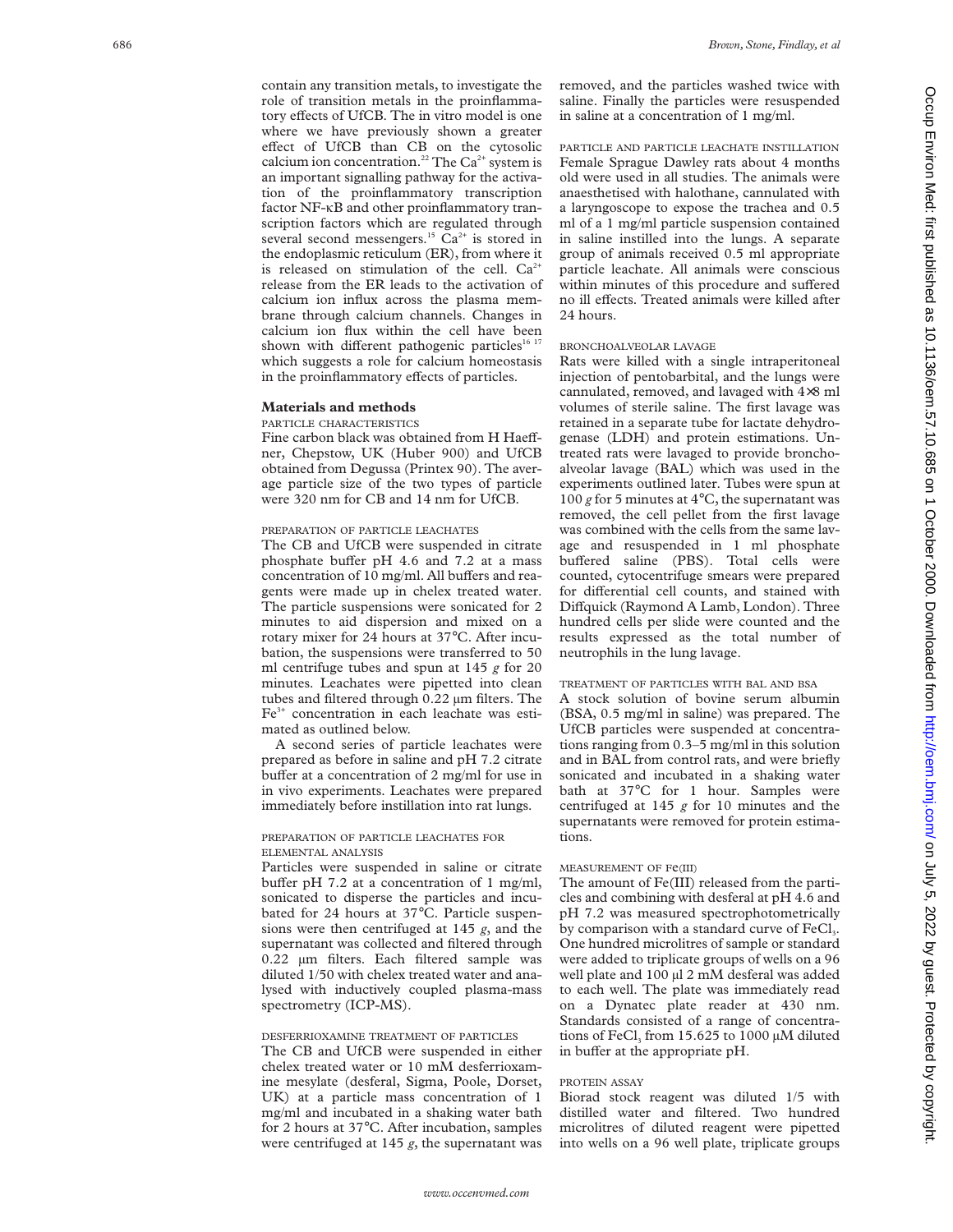per test and per sample. Five microlitres of sample were then added to the appropriate well, mixed, and incubated at room temperature for 15 minutes before reading on a plate reader at 450 nm. Standards consisted of BSA solutions ranging from 1 to 0.0625 mg/ml.

#### LACTATE DEHYDROGENASE ASSAY

Fifty microlitres of 0.75 mM aqueous sodium pyruvate (Sigma) solution containing NADH (Sigma) at a concentration of 1 mg/ml were pipetted into each well of a 96 well plate and incubated at 37°C for 5 minutes. A series of standards were prepared to give a range of dilutions representing 0–2000 Units/LDH/ml. Fifty microlitres of pyruvate/NADH solution gave a concentration of 2000 LDH Units/ml. Ten microlitres of test sample or appropriate standard were added to each well in triplicate groups and thoroughly mixed. The plate was incubated for exactly 30 minutes at 37°C. Fifty microlitres of 2,4-dinitrophenylhydrazine (Sigma) solution dissolved in 1 M HCl were added to each well and incubated at room temperature for 20 minutes. To develop the final colour, 50 µl 4 M NaOH were added to each well, the plate was mixed and allowed to stand for 5 minutes. The plate was read at 540 nm on an automatic plate reader.

## CALCIUM MEASUREMENTS

Mono Mac 6 (MM6) cells were grown in continuous culture in RPMI medium (Sigma) containing 1 mM sodium pyruvate, 1 mM oxaloacetate, 1 µg/ml holotransferrin, nonessential amino acids, L-glutamine, penicillin/ streptomycin, and 20% foetal calf serum (all Sigma). Cells were adjusted to  $4\times10^6$  cells/ml, and centrifuged at 145 *g* for 2 minutes. The medium was removed, and the cells resuspended in 1 ml PBS and transferred to an Eppendorf tube. The tube was centrifuged at 145 *g* for 2 minutes at 4°C, PBS was removed and the cells were resuspended in serum free Roswell Park Memorial Institute (RPMI) medium containing 23 mM Hepes buffer. Cells were loaded with  $1 \mu g / \mu l$  Fura 2 AM (Sigma) in dimethyl sulfoxide (DMSO, 2 µl/ml cell suspension), the tube was wrapped in foil and incubated in a shaking water bath for 20 minutes at 34°C. After incubation, the tube was centrifuged at 145 *g* for 2 minutes at 4°C, the medium was removed and replaced with 1.5 ml fresh serum free RPMI medium.

The Fura 2 AM loaded cells were transferred to a quartz cuvette containing a magnetic stirrer, placed immediately into a fluorimeter with heated block and basal fluorescence measurements obtained over 500 seconds. The fluorimeter was set up to give excitation wavelengths of 340 nm and 380 nm, emission 510 nm, and excitation and emission slit widths set at 5 nm. During the experiments, the cuvette temperature was kept constant at 37°C. Continuous readings were recorded at 1 second intervals. After 500 seconds, 100 µl appropriate treatment in RPMI medium was added to the cuvette. The experiment was allowed to run for a further 1500 seconds. Treatments consisted of CB or UfCB at 1 mg/ml (untreated or

treated with desferal) to give a final concentration of 66 µg particles/1.5 ml medium, particle leachates diluted 1:10 in medium (to give the equivalent of 1 mg particles), or medium alone.

After the particle/leachate treatment, 7.5 µl 20 µM thapsigargin (Sigma) in DMSO was added to the cuvette and the experiment continued for a further 500 seconds. Twenty microlitres of 5% Triton solution was added to the cuvette to lyse the cells to give the maximum fluorescence (Rmax) and the experiment was continued for 500 seconds. To give the minimum fluorescence value (Rmin), 15 µl 0.5 M ethylene glycol tetraacetic acid (EGTA) in 3 M Tris buffer was added to the cuvette. The experiment was ended after a further 500 seconds. The ratio of the fluorescence measurements at excitation wavelengths of 340 and 380 nm were converted to calcium concentration values by the method of Grynkiewicz *et al*. 18

#### DATA ANALYSIS

Data from all experiments were analysed with analysis of variance (ANOVA) with the Tukey multiple comparison test.

### **Results**

## IN VIVO MODEL OF LUNG INFLAMMATION *Particle instillation*

The effect of instillation of 500 µg UfCB or CB with or without desferal treatment on neutrophil (PMN) recruitment 24 hours after instillation into the lung is shown in figure 1. The data show that after 24 hours of exposure to 500 µg particles there was a significant influx of PMNs only for UfCB compared with CB. Treatment with CB produced the same level of inflammation as the control group. Treating the particles with desferal before instillation produced no difference in PMN recruitment compared with the untreated particles. The mean number of PMNs increased about eightfold after treatment with UfCB or UfCB/desferal compared with the control group.

The LDH activity in BAL from particle treated rats is shown in figure 2. There was no significant difference in LDH concentrations between control animals and CB treatment.



*Figure 1 Neutrophil (PMN) recruitment in the lung 24 hours after instillation of 500 µg CB or UfCB with or without treatment of particles with desferal. Data are expressed as the mean (SEM) total PMN in BAL from three rats per treatment. (\*p<0.05 CB v UfCB).*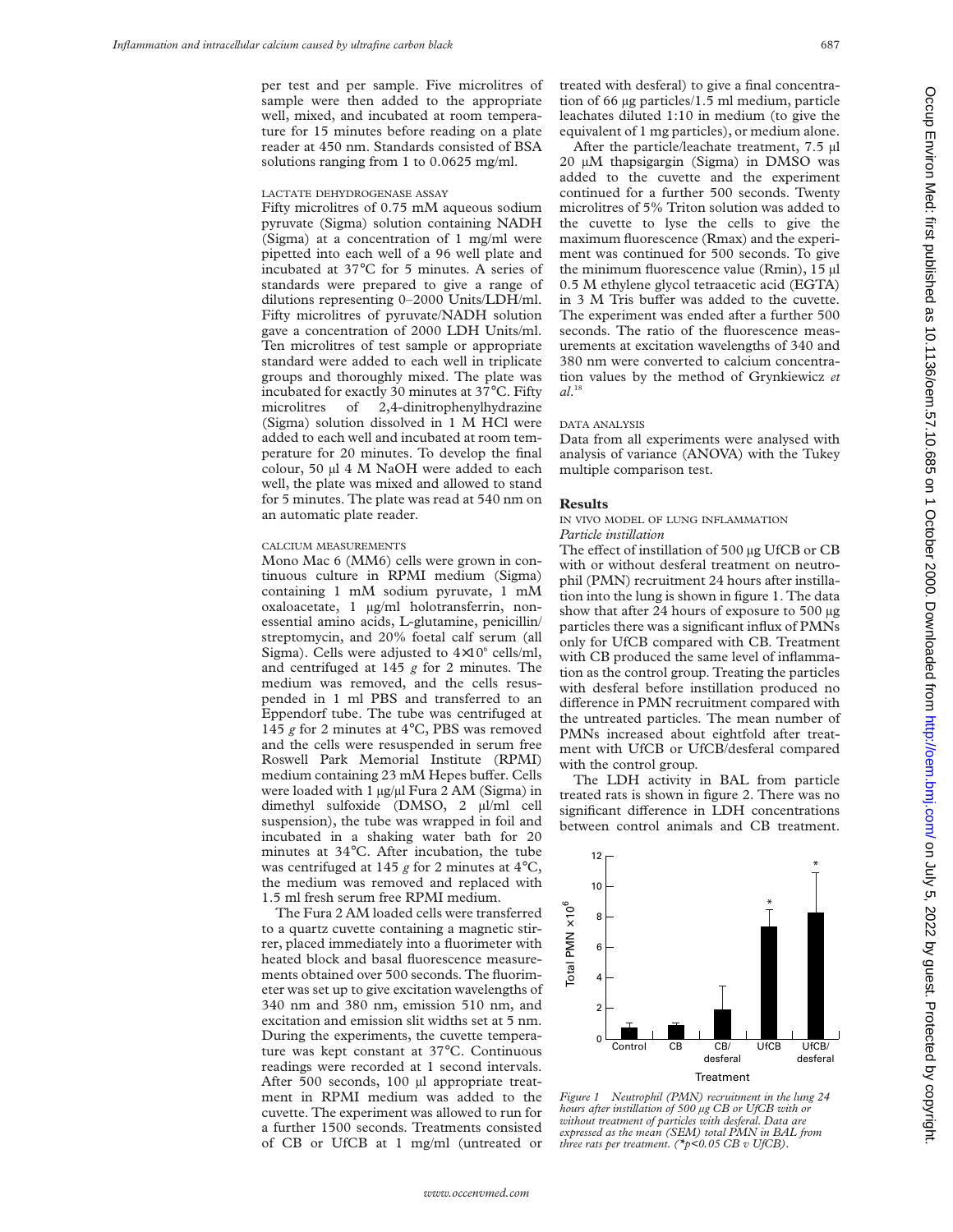

*Figure 2 LDH activity in BAL 24 hours after instillation of 500 µg CB or UfCB with or without treatment of particles with desferal. Data are expressed as the mean (SEM) LDH units in BAL from three rats per treatment. (\*p<0.05 Control v desferal treated UfCB).*

*Table 1 Total neutrophils in BAL, 24 hours after instillation of 0.5 ml leachate, equivalent to a mass of 1 mg CB* or UfCB prepared in saline or citrate buffer

| <b>Treatment</b>  | Saline leachate                   |              | Citrate leachate                  |              |  |
|-------------------|-----------------------------------|--------------|-----------------------------------|--------------|--|
|                   | <b>Total PMN</b><br>$\times 10^6$ | SEM          | <b>Total PMN</b><br>$\times 10^6$ | SEM          |  |
| Control           | 0.13                              | 0.06         | 0.13                              | 0.06         |  |
| CВ<br><b>UfCB</b> | 0.12<br>0.12                      | 0.02<br>0.04 | 0.13<br>0.19                      | 0.07<br>0.09 |  |

The data are the mean (SEM) of cell counts from six rats for the saline treatment, and three rats for the citrate treatment

The UfCB treatment produced an increase in LDH activity on average 769 Units/ml compared with 228 Units/ml for the controls, however, this increase was not significant (p>0.05). Desferal treatment of UfCB particles produced more LDH release than untreated particles and this effect was significantly different from the controls  $(p<0.05)$ .

## *Instillation of particle leachates*

Leachates were prepared in both saline and mild citrate buffer. Citrate buffer was used as it is a mild chelator that would extract iron more readily from the particles. Instillation of either a saline or citrate leachate of CB or UfCB obtained from a mass of 1 mg particles produced no significant inflammation in the rat lung. Leachates from both particle types prepared in either saline or citrate buffer produced a similar number of PMNs in the BAL as the control, as shown in table 1.

IRON CONTENT OF LEACHATES We attempted to measure the transition metal content of the leachates with desferal, but this was below the detection limits of the system,

*Table 2 Transition metal content of CB and UfCB particles leached into saline or citrate*  $b$ *u*<sup>ffer</sup>

|                                  | Final concentration (ng transition metal/mg particles) |     |    |     |    |       |  |
|----------------------------------|--------------------------------------------------------|-----|----|-----|----|-------|--|
|                                  | Fe                                                     | Cu  |    | Ni  | Gо | $Z_n$ |  |
| Elemental analysis of particles: |                                                        |     |    |     |    |       |  |
| CB Saline                        | ND                                                     | 80  | ND | 85  | ND | 35    |  |
| CB Citrate                       | 50                                                     | 185 | ND | 35  | ND | 30    |  |
| UfCB Saline                      | ND.                                                    | 55  | ND | 105 | ND | 90    |  |
| UfCB Citrate                     | 100                                                    | 30  | 40 | 210 | ND | 25    |  |

which was 15 nmol/ml. As we used 1 mg/ml we can conclude that this was less than 15 nmol of transition metal per mg particulate.

# TRANSITION METAL ANALYSIS OF PARTICLE LEACHATES

Measurement of the transition metal content of particles with ICP-MS prepared in either saline or citrate buffer showed that there was no detectable iron in leachates of CB or UfCB in saline treated particles (table 2). Leaching into citrate, however, yielded detectable iron for both particle types, twice the amount was present in UfCB leachates than CB leachates (50 ng/mg particles for CB; 100 ng/mg particles for UfCB).

## DEPLETION OF PROTEIN FROM BAL AND BSA **SOLUTION**

Both particle types caused depletion of protein from BAL in a dose dependent manner (fig 3). This effect was most pronounced for UfCB, which depleted protein by 98% at the highest concentration of particles. The CB depleted protein in a similar manner, but by 45% for the highest concentration of particles (5 mg/ml). There was a significant ( $p$ <0.05) dose effect for UfCB particles and a significant difference between the particle types.

In keeping with the data produced with BAL, treatment of solutions of BSA as an indicator of protein with CB or UfCB resulted in depletion of protein in a dose dependent manner. These data are summarised in figure 4. The reduction was more pronounced for UfCB. There was a significant  $(p<0.05)$  dose effect for UfCB particles and a significant difference between the two particle types.

Ca2+ HOMEOSTASIS IN MM6 CELLS EXPOSED TO CB AND UfCB

The resting calcium concentration in MM6 cells was examined after addition of control particles and particles which had been treated with the iron chelator desferal (fig 5). For control cells, the mean (SEM)  $Ca<sup>2+</sup>$  concentration was 68 (11.6) nM; after treatment with thapsigargin this increased to 390 (63.8) nM. There was some variation in the  $Ca<sup>2+</sup>$  concentration of UfCB treated cells after thapsigargin stimulation between experiments—the lowest value



*Figure 3 Protein content in BAL after CB or UfCB treatment. Data are expressed as a percentage of the control and represent the mean (SEM) of three separate experiments. There was a significant difference between particle type and a significant effect of dose for UfCB.*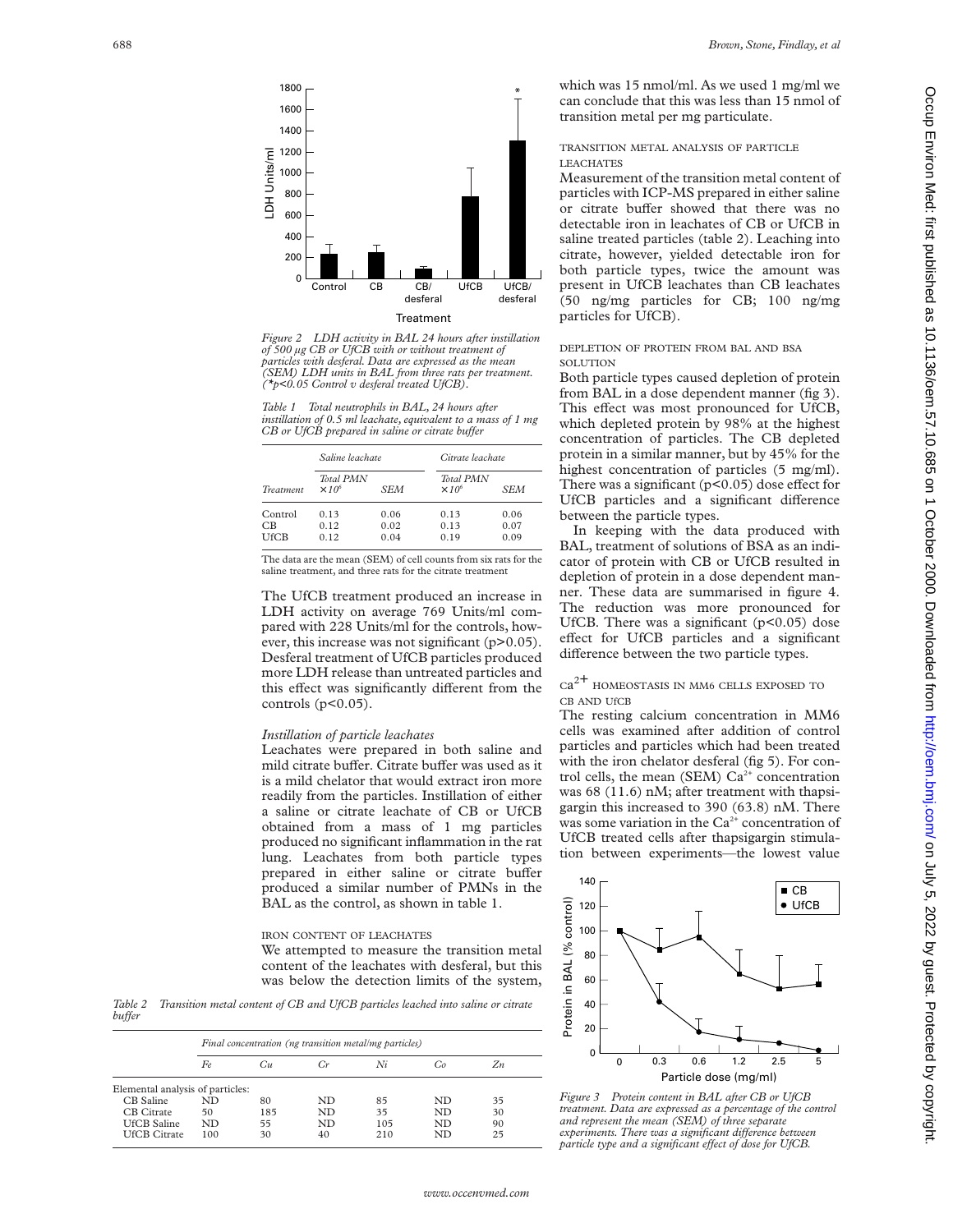

*Figure 4 Protein content in a solution of BSA after CB or UfCB treatment. Data are expressed as a percentage of the control and represent the mean (SEM) of three separate experiments. There was a significant diVerence between particle types and a significant dose effect of UfCB.* 





was 391.5 nM and the highest was 1118.7 nM. Treatment with UfCB produced a significantly greater increase in cytosolic  $Ca<sup>2+</sup>$  concentration than CB  $(p<0.05)$  with particles both alone and after stimulation. Treatment of either CB or UfCB with desferal did not significantly alter the effects of either of these two particles on the resting  $Ca^{2+}$  concentration nor the response to thapsigargin compared with untreated particles.

Leachates of both CB and UfCB prepared in acidic or neutral pH citrate buffer were used to investigate the effects of potential metal contaminants from the particles on calcium homeostasis in MM6 cells. The results of these experiments are summarised in table 3. There was an increase in the cytosolic  $Ca<sup>2+</sup>$  concentration induced after treatment with thapsigargin

*Table 3 Cytosolic Ca2+ concentration (nM) in MM6 after addition of leachate*

| Leachate                         | Leachate added pH            |                                | Thapsigargin pH                   |                                   |  |
|----------------------------------|------------------------------|--------------------------------|-----------------------------------|-----------------------------------|--|
| (concentration $Ca^{2+}$<br>n(M) | 7.2                          | 4.6                            | 7.2                               | 4.6                               |  |
| Control<br>CВ                    | 65.82 (1.07)<br>75.49 (3.09) | 79.85 (19.06)<br>88.67 (22.04) | 495.12 (91.09)<br>445.07 (119.94) | 680.81 (199.67)<br>663.3 (208.23) |  |
| <b>UfCB</b>                      | 77.6 (6.18)                  | 73.68 (20.36)                  | 531.57 (123.23)                   | 622.9 (199.79)                    |  |

Data are the mean (SEM) of three separate experiments.

for pH 4.6 leachate compared with pH 7.2 leachate although this effect was not significant. There was no significant difference in the resting cytosolic  $Ca^{2+}$  concentration or the response to thapsigargin when CB and UfCB leachates were compared.

#### **Discussion**

This study considers an important issue in the debate on the mechanism of lung injury caused by environmental particles  $(PM_{10})$ . The components of  $PM_{10}$  include fine particles that tend to be secondary in formation comprising sulphate and nitrate, and ultrafine primary particles that are often aggregated, derived from combustion, and contain a carbon core. Studies have shown that transition metals can drive the proinflammatory effect of various types of environmental particles in vivo and in vitro.<sup>11</sup> We have shown that Edinburgh  $PM_{10}$ retrieved from TEOM filters can generate oxidants as shown by Fenton chemistry through the involvement of transition metals.<sup>13</sup> We have also suggested that the ultrafine component of  $PM_{10}$  may mediate some of its toxicity.<sup>3 19</sup> To fully understand the toxicity of  $PM_{10}$  it is necessary to dissect out the contribution that the components make to the total toxicity. Any ultrafine particles present could have adverse effects through transition metals associated with the surface, or ultrafine particles might have intrinsic toxicity regardless of transition metals. We used UfCB as a model ultrafine particle to find whether the increased inflammation they caused was, or was not, related to contaminating transition metals.

Toxicological studies of ultrafine TiO<sub>2</sub> and  $CB<sup>5 8 20</sup>$  show that ultrafine particles with no well documented transition metal content are highly inflammogenic. This has an important bearing as filter derived particle samples are likely to be highly biased toward the transition metal effect because the metals are soluble and in general filters are soaked in saline or something similar to release the particle sample. Indeed all the biological activity of some  $PM_{10}$  samples is in the soluble fraction.<sup>21</sup> At the same time such filter samples may bias against the effects of ultrafine particles as these are likely to be highly adhesive and poorly retrieved from the filter matrix compared with soluble components. Our instillation data show that UfCB particles produced a significant neutrophil influx into the rat lungs compared with an equivalent mass of CB, as previously reported for a 125 µg dose.<sup>10 20</sup>

We used desferal as a chelator to study the role of transition metals and envisaged that there might be two effects of desferal on transition metals associated with particles. (1) Releasable or mobilisable transition metals would be drawn out of the particles and chelated. (2) Any transition metal that could not freely diffuse from the particle would be chelated on the particle. In either case, desferal treatment should show whether transition metals are involved in the proinflammatory effect of UfCB.

Earlier desferal treatment caused no significant effect on the inflammation caused by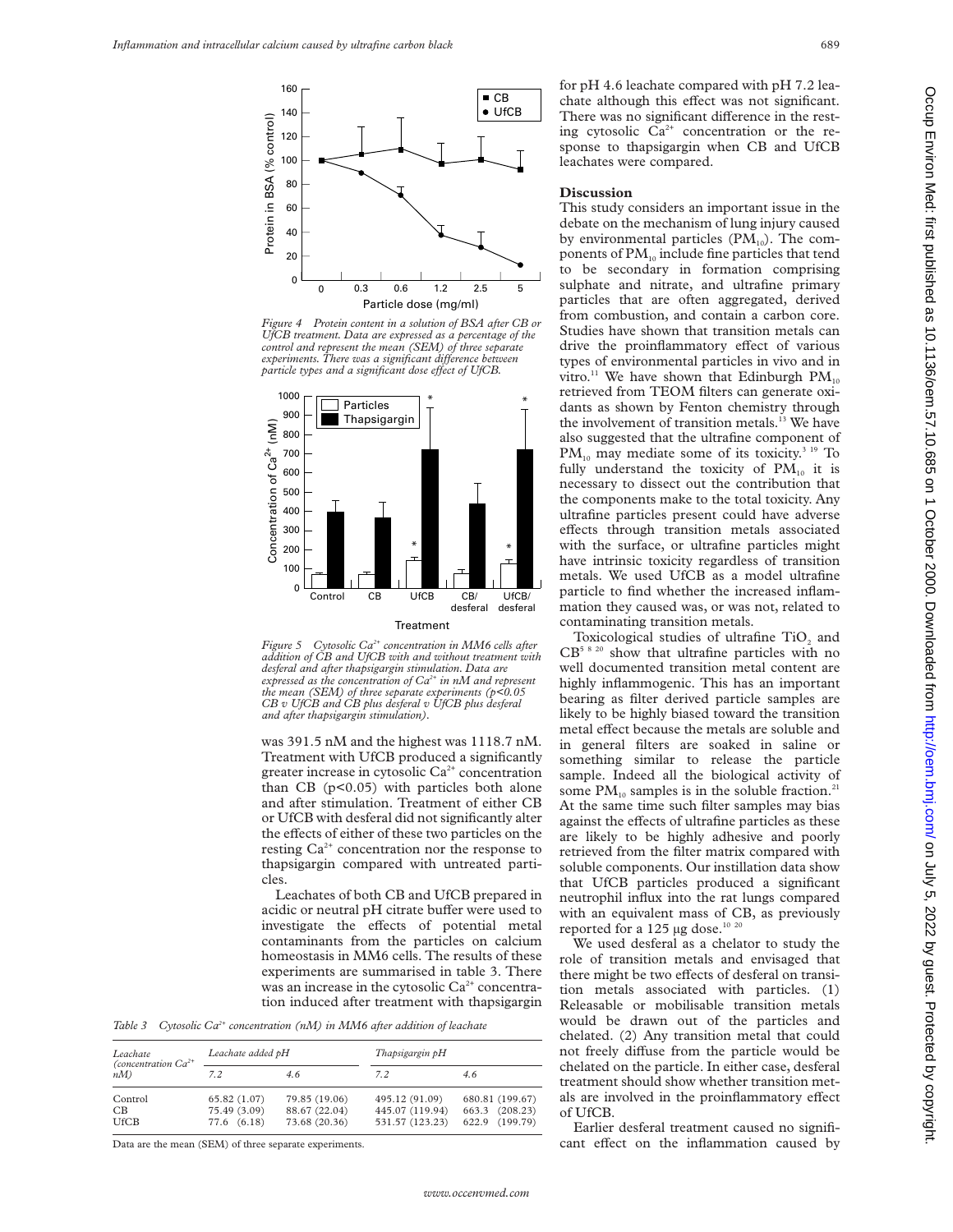UfCB; CB had no significant inflammatory effect. As a measure of direct particle toxicity, LDH activity was measured in BAL after instillation. The only significant increase in LDH was caused by UfCB/desferal, but there was no significant difference between UfCB/ desferal and UfCB with large variance in both. Therefore we place no biological significance on the difference between UfCB/desferal and UfCB and take it to be a statistical anomaly. The epithelium of the lung becomes more permeable during inflammation but we were unable to find any evidence of increased BAL protein as an indicator of epithelial permeability after UfCB or CB instillation (data not shown).

Reactive oxygen species have been strongly implicated in mediating the inflammation from ultrafine particles.<sup>22</sup> The transition metal iron is important in redox cycling necessary to produce oxidants through Fenton chemistry and it has previously been shown, with a plasmid scission assay, that there is greater free radical activity associated with UfCB than with the same mass of CB.<sup>22</sup> However, we were unable to show any iron (III) in leachates of UfCB or CB, prepared in a neutral or acidic buffer when we used the desferal assay to measure iron. Iron was detectable in citrate leachates of both CB and UfCB with the ICP-MS method of iron detection. This is in keeping with the very low concentrations (ng/10 mg particles) of transition metal we reported previously in acid digests of CB and UfCB.10 When particle leachates prepared in citrate or saline were instilled into the rat lung, no inflammation was evident, suggesting that soluble factors or transition metals from the particles were not responsible for the lung inflammation found with particles alone.

Studies with carbon black particles at the cellular level have shown that UfCB but not CB decreases metabolic processes in epithelial cells through an oxidative stress mechanism.<sup>22</sup> Stone et al went on to describe the effects of CB and UfCB on calcium homeostasis in MM6 cells.<sup>14</sup> The UfCB, but not CB, stimulated the entry of extracellular calcium and treatment with thapsigargin further increased the cytosolic calcium ion concentration compared with the controls or CB. In resting non-stimulated cells, calcium ions are sequestered into the endoplasmic reticulum, and plasma membrane Ca<sup>2+</sup>-ATPases maintain a low cytosolic calcium ion concentration which allows  $Ca^{2+}$  to act as an effective intracellular signalling molecule. Thus activation of transcription factors after exposure to ultrafine particles may be mediated in part by changes in calcium homeostasis and ultimately lead to the increased expression of proinflammatory genes. We have confirmed here the findings of Stone *et al*<sup>14</sup> that UfCB increased the resting cytosolic  $Ca<sup>2+</sup>$  concentration and the size of the calcium response to thapsigargin was explained as an increase in the calcium current  $(I_{CRAC})$  activated by calcium release. In the present study, we set out to determine the role of transition metals in this phenomenon and we have extended the experiment to include CB and UfCB which

had been treated with desferal and included leachates of CB and UfCB. Pretreated CB and UfCB had a similar effect to the untreated particles in the calcium experiments and leachates had no effect, suggesting that an effect mediated by iron or other soluble factors was not responsible for the enhanced calcium influx induced by UfCB.

In the absence of a clear role for transition metals in the inflammatory effects of UfCB we may look to the large particle number or surface area. Depletion of protein from BAL and solutions of BSA suggested that protein may be adsorbed on to the UfCB particle surface to a considerable extent. This may have an effect on epithelial cells by changing osmotic potential or changing the local conditions that may stress cells. The evidence of increased protein-surface interaction also raises the question of a role for complement. The alternative pathway of complement is activated when C3 binds to surfaces and this has been shown for asbestos and other particles.<sup>23 24</sup> The ability to bind protein has been related to the ability to activate complement.<sup>23</sup> The role of complement in the effect of ultrafine particles warrants further research.

It has been suggested by Oberdoster *et al*, 5 that animals exposed to low concentrations of lipopolysaccharide (LPS) may become primed and on subsequent exposure to ultrafine particles may elicit an enhanced inflammatory response. This observation may help to explain why some people with underlying lung inflammation, such as asthma and chronic obstructive pulmonary disease, are susceptible to the adverse effects of particles. The calcium data presented here and reported previously<sup>14</sup> suggest that ultrafine particles may prime lung cells at the  $Ca^{2+}$  level through a mechanism not mediated by metal. This may result in enhanced inflammatory effects on subsequent exposure to proinflammatory cytokines stimulated by microbes or some other concomitant exposure to a pollutant. The converse may also be true—that pre-exposure to other pollutants or infection may prime lung cells to be hyperreactive to ultrafine particles, in terms of release of a proinflammatory mediator. The surface area or particle number of the UfCB provides the most likely explanation for the difference in inflammogenicity between UfCB and CB, and the UfCB could adsorb far more protein from lung lining fluid than the CB.

In conclusion our data show that, for one type of model ultrafine particle, the increased inflammation that it causes cannot be explained by transition metals nor other soluble factors released from UfCB. The study points out that ultrafine particles and transition metals may have independent proinflammatory effects in  $PM_{10}$ . However, more studies on the association between transition metals and ultrafine particles in actual  $PM_{10}$  samples are required to fully elucidate the relative roles. Such studies are difficult to achieve but will be necessary to fully unravel the relative toxic potency of the components of the  $PM_{10}$  "cocktail".